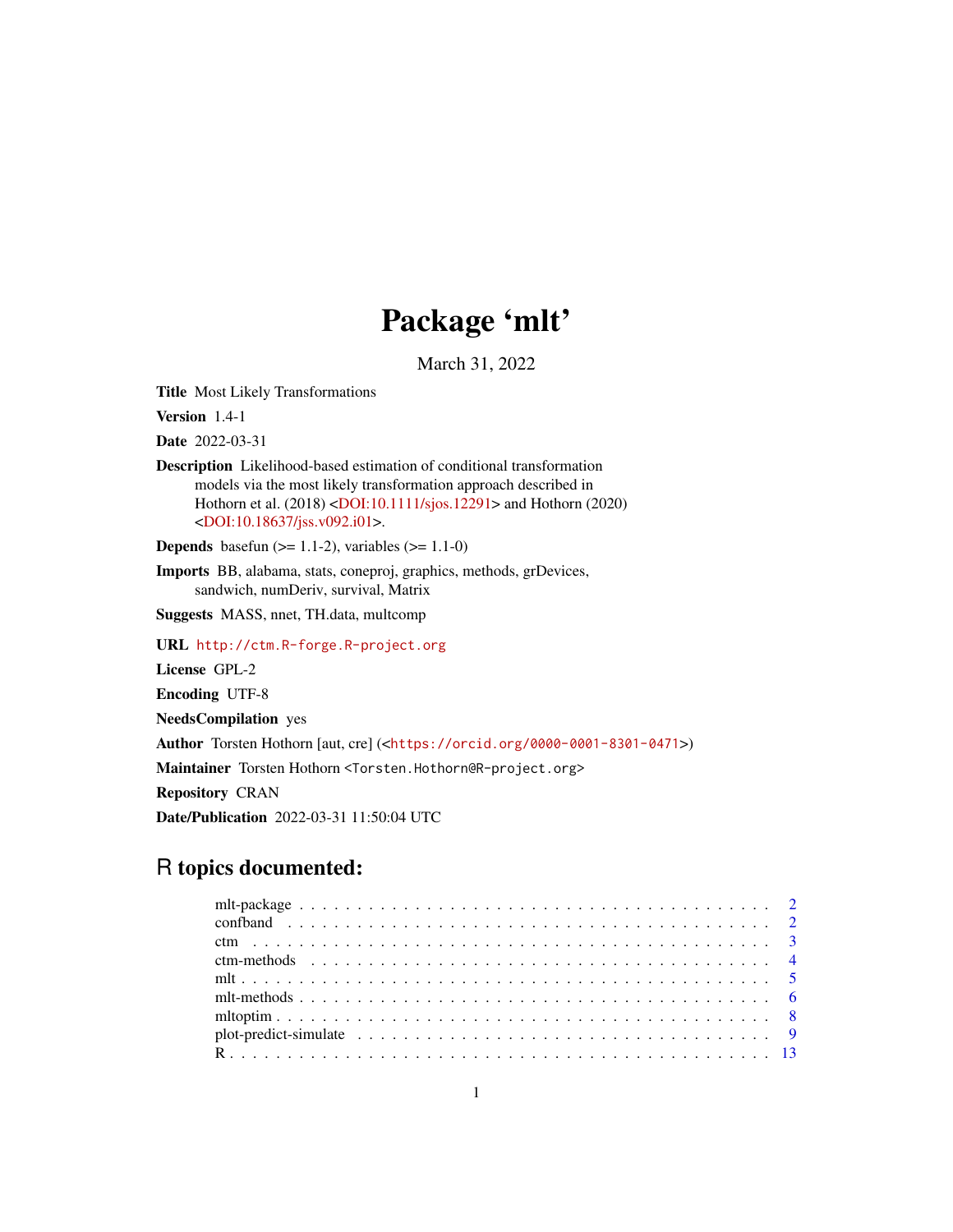#### <span id="page-1-0"></span>2 confband control of the control of the confband confband confband confband confband confband confband confband conf

#### **Index** the contract of the contract of the contract of the contract of the contract of the contract of the contract of the contract of the contract of the contract of the contract of the contract of the contract of the co

#### mlt-package *General Information on the* mlt *Package*

#### Description

The mlt package implements maximum likelihood estimation in conditional transformation models as introduced by Hothorn et al. (2020).

An introduction to the package is available in the mlt package vignette from package mlt.docreg (Hothorn, 2020).

A short talk on most likely transformations is available from [https://channel9.msdn.com/Events](https://channel9.msdn.com/Events/useR-international-R-User-conference/useR2016/Most-Likely-Transformations)/ [useR-international-R-User-conference/useR2016/Most-Likely-Transformations](https://channel9.msdn.com/Events/useR-international-R-User-conference/useR2016/Most-Likely-Transformations).

Novice users might find the high(er) level interfaces offered by package tram more convenient.

#### Author(s)

This package is authored by Torsten Hothorn <Torsten.Hothorn@R-project.org>.

#### References

Torsten Hothorn, Lisa Moest, Peter Buehlmann (2018), Most Likely Transformations, *Scandinavian Journal of Statistics*, 45(1), 110–134, doi: [10.1111/sjos.12291.](https://doi.org/10.1111/sjos.12291)

Torsten Hothorn (2020), Most Likely Transformations: The mlt Package, *Journal of Statistical Software*, 92(1), 1–68, doi: [10.18637/jss.v092.i01](https://doi.org/10.18637/jss.v092.i01)

confband *Confidence Bands*

#### Description

Confidence bands for transformation, distribution, survivor or cumulative hazard functions

#### Usage

```
confband(object, new data, level = 0.95, ...)## S3 method for class 'mlt'
confband(object, newdata, level = 0.95,
       type = c("trafo", "distribution", "survivor", "cumhazard"),
      K = 20, cheat = K, ...)
```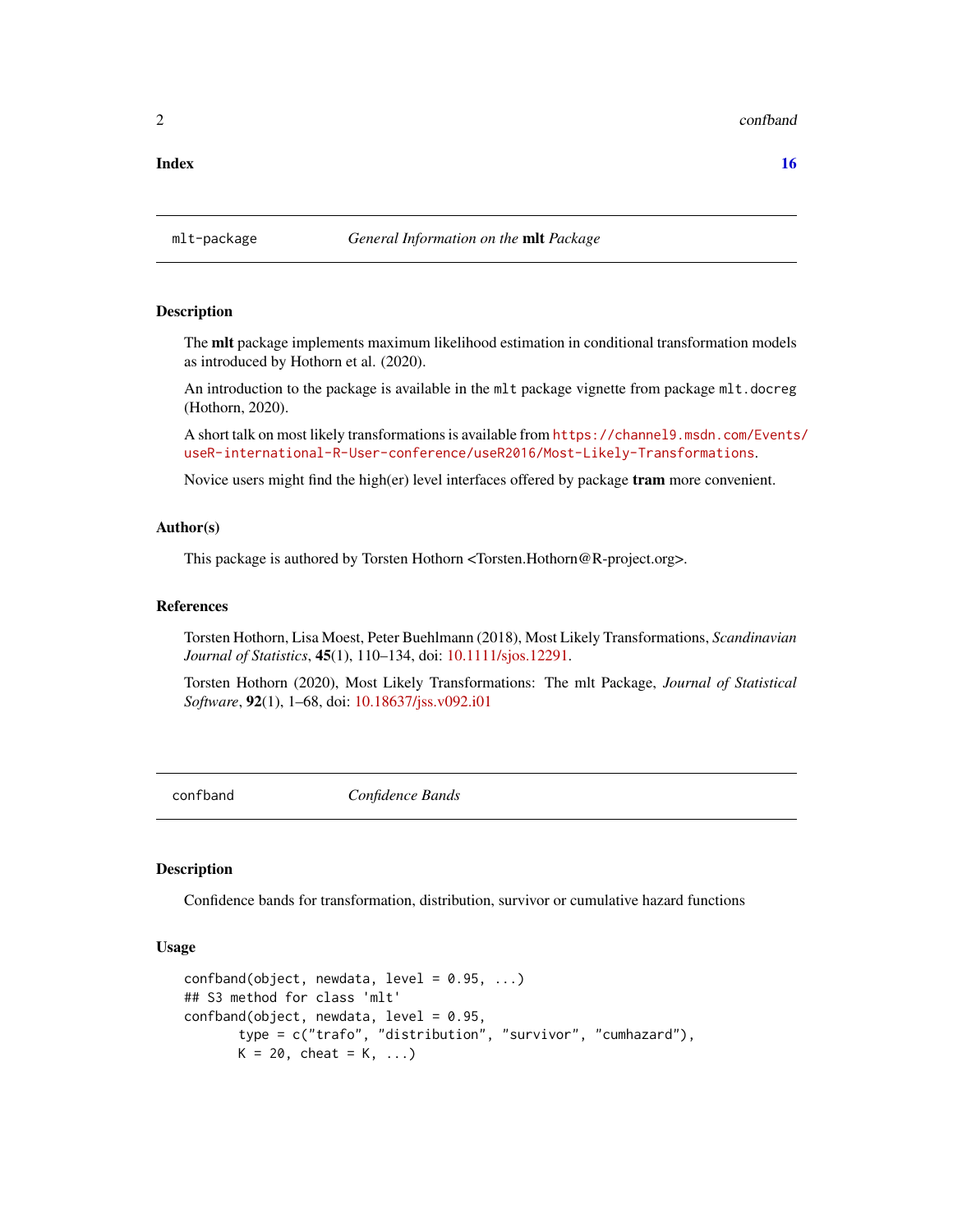<span id="page-2-0"></span>ctm 3

#### Arguments

| object    | an object of class mlt                                                                                     |
|-----------|------------------------------------------------------------------------------------------------------------|
| newdata   | a data frame of observations                                                                               |
| level     | the confidence level                                                                                       |
| type      | the function to compute the confidence band for                                                            |
| К         | number of grid points the function is evaluated at                                                         |
| cheat     | number of grid points the function is evaluated at when using the quantile ob-<br>tained for K grid points |
| $\ddotsc$ | additional arguments to confint.glht                                                                       |

#### Details

The function is evaluated at K grid points and simultaneous confidence intervals are then interpolated in order to construct the band.

A smoother band can be obtained by setting cheat to something larger than K: The quantile is obtained for K grid points but the number of evaluated grid points cheat can be much larger at no additional cost. Technically, the nominal level is not maintained in this case but the deviation will be small for reasonably large K.

#### Value

For each row in newdata the function and corresponding confidence band evaluated at the K (or cheat) grid points is returned.

<span id="page-2-1"></span>

| ٠                | o.<br>٠<br>PU 1 |  |
|------------------|-----------------|--|
| ×<br>I<br>$\sim$ |                 |  |

m *Conditional Transformation Models* 

#### Description

Specification of conditional transformation models

#### Usage

```
ctm(response, interacting = NULL, shifting = NULL, scaling = NULL,
   scale_shift = FALSE, data = NULL,
   todistr = c("Normal", "Logistic", "MinExtrVal", "MaxExtrVal", "Exponential"),
   sumconstr = inherits(interacting, c("formula", "formula_basis")), ...)
```

| response    | a basis function, ie, an object of class basis |
|-------------|------------------------------------------------|
| interacting | a basis function, ie, an object of class basis |
| shifting    | a basis function, ie, an object of class basis |
| scaling     | a basis function, ie, an object of class basis |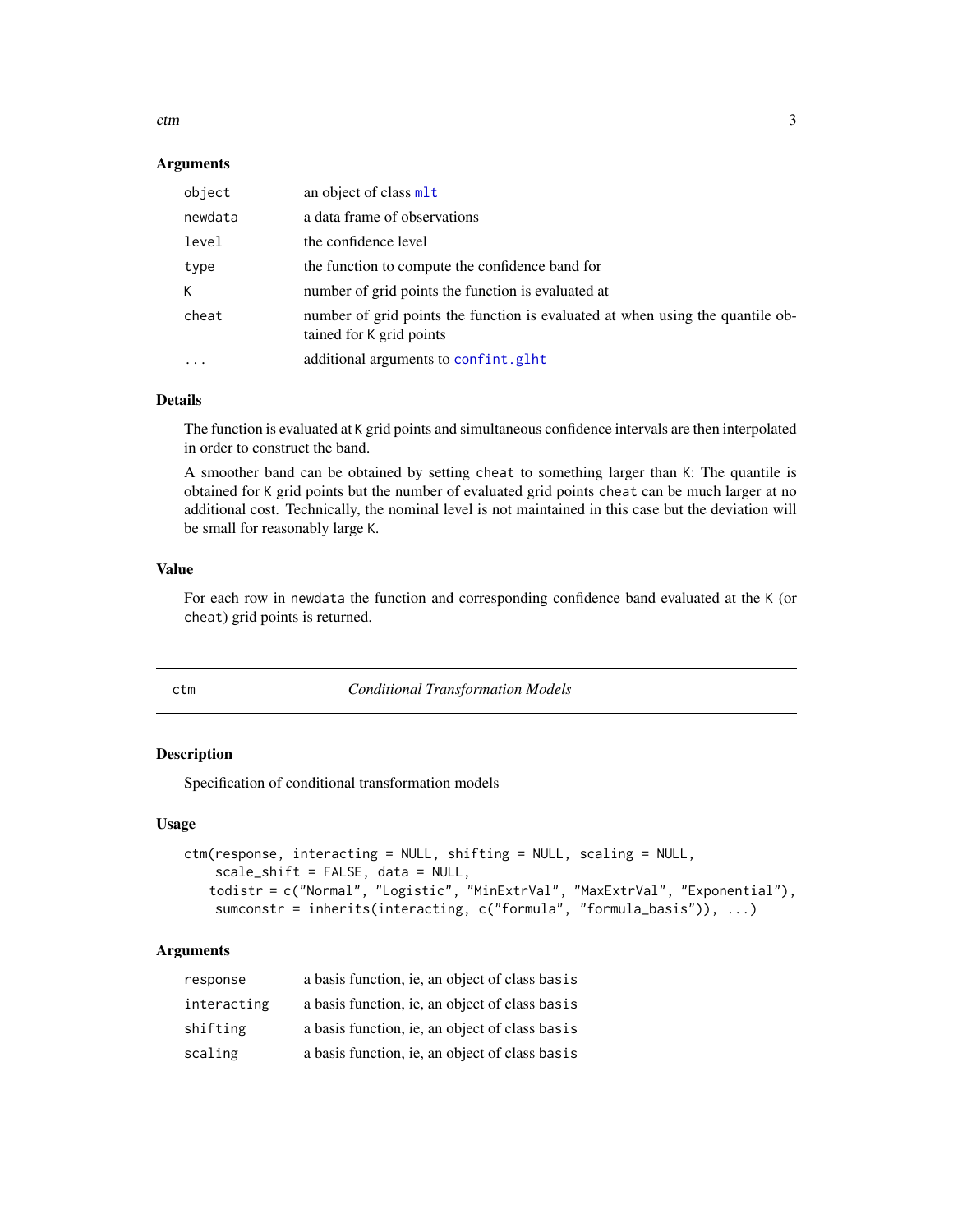<span id="page-3-0"></span>

| scale_shift | a logical choosing between two different model types in the presence of a scaling<br>term                                    |
|-------------|------------------------------------------------------------------------------------------------------------------------------|
| data        | either a data, frame containing the model variables or a formal description of<br>these variables in an object of class vars |
| todistr     | a character vector describing the distribution to be transformed                                                             |
| sumconstr   | a logical indicating if sum constraints shall be applied                                                                     |
| $\ddots$ .  | arguments to as basis when shifting is a formula                                                                             |

Specification of a transformation model of the form

$$
P(Y \le y \mid X = x) = F_Z(\sqrt{\exp(s(x)^{\top}\gamma)}[(a(y) \otimes b(x))^{\top}\vartheta] + d(x)^{\top}\beta)
$$

(scale\_shift = FALSE) or

$$
P(Y \le y \mid X = x) = F_Z(\sqrt{\exp(s(x)^{\top}\gamma)}[(a(y) \otimes b(x))^{\top}\vartheta + d(x)^{\top}\beta])
$$

(scale\_shift = TRUE) with bases  $a(y)$  (response),  $b(x)$  (interacting),  $d(x)$  (shifting), and  $s(x)$  (scaling). All except response can be missing (in this case an unconditional distribution is estimated).

This function only specifies the model which can then be fitted using  $mlt$ . The shift term is positive by default.

Possible choices of the distributions the model transforms to (the inverse link functions  $F_Z$ ) include the standard normal ("Normal"), the standard logistic ("Logistic"), the standard minimum extreme value ("MinExtrVal", also known as Gompertz distribution), and the standard maximum extreme value ("MaxExtrVal", also known as Gumbel distribution) distributions. The exponential distribution ("Exponential") can be used to fit Aalen additive hazard models.

#### Value

An object of class ctm.

#### References

Torsten Hothorn, Lisa Moest, Peter Buehlmann (2018), Most Likely Transformations, *Scandinavian Journal of Statistics*, 45(1), 110–134, doi: [10.1111/sjos.12291.](https://doi.org/10.1111/sjos.12291)

ctm-methods *Methods for ctm Objects*

#### Description

Methods for objects of class ctm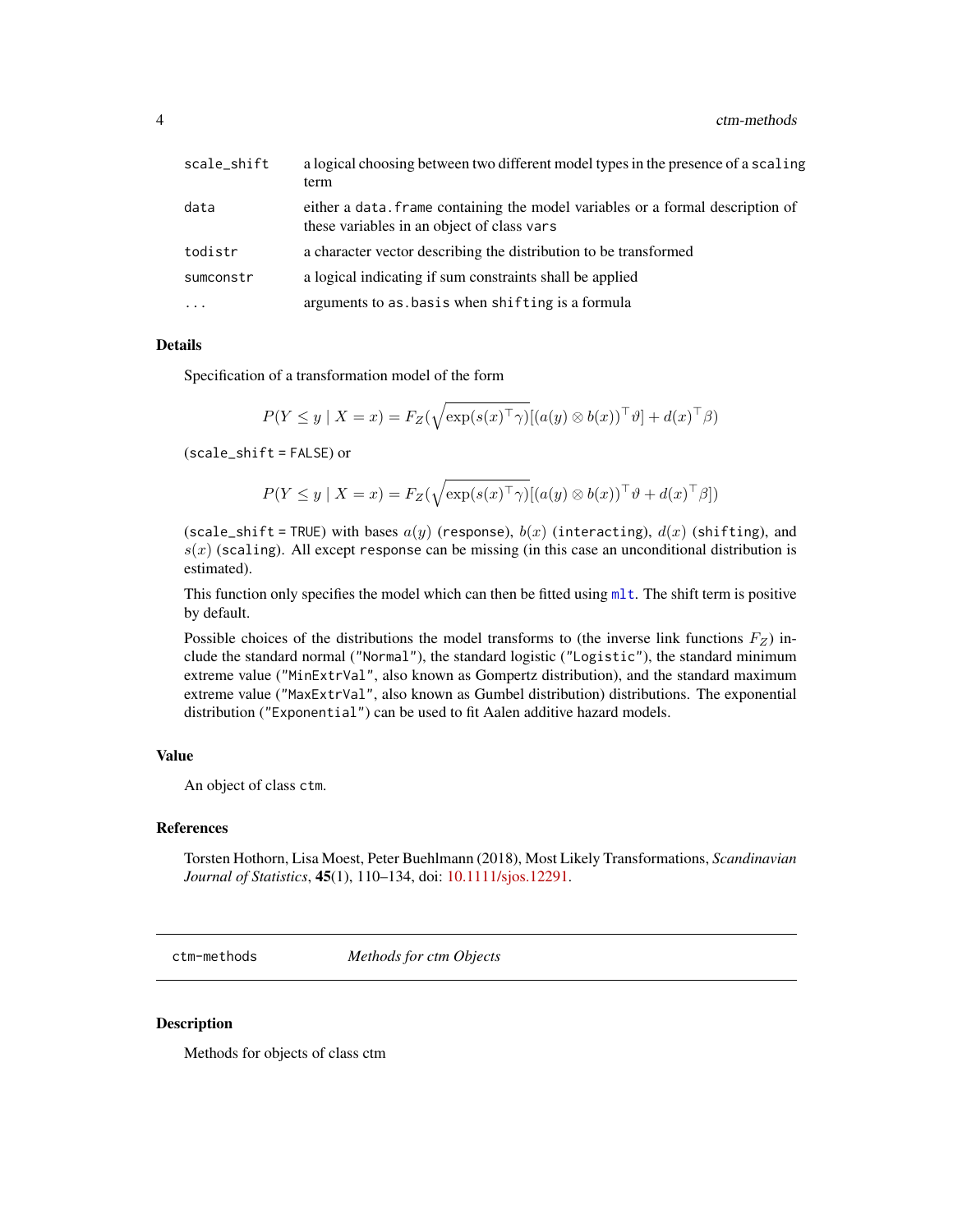<span id="page-4-0"></span> $mlt$  5

### Usage

```
## S3 method for class 'ctm'
variable.names(object,
              which = c("all", "response", "interacting",
                        "shifting", "scaling"),
              ...)
## S3 method for class 'ctm'
coef(object, ...)
```
## Arguments

| object | an unfitted conditional transformation model as returned by ctm |
|--------|-----------------------------------------------------------------|
| which  | a character specifying which names shall be returned            |
| .      | additional arguments                                            |

### Details

coef can be used to get and set model parameters.

<span id="page-4-1"></span>mlt *Most Likely Transformations*

#### Description

Likelihood-based model estimation in conditional transformation models

#### Usage

```
mlt(model, data, weights = NULL, offset = NULL, fixed = NULL, theta = NULL,
   pstart = NULL, scale = FALSE, dofit = TRUE, optim = mltoptim())
```

| model   | a conditional transformation model as specified by ctm                                                                |
|---------|-----------------------------------------------------------------------------------------------------------------------|
| data    | a data. frame containing all variables specified in model                                                             |
| weights | an optional vector of case weights                                                                                    |
| offset  | an optional vector of offset values; offsets are not added to an optional scaling<br>$term (see link {ctm})$          |
| fixed   | a named vector of fixed regression coefficients; the names need to correspond to<br>column names of the design matrix |
| theta   | optional starting values for the model parameters                                                                     |
| pstart  | optional starting values for the distribution function evaluated at the data                                          |
| scale   | a logical indicating if (internal) scaling shall be applied to the model coefficients                                 |
| dofit   | a logical indicating if the model shall be fitted to the data (TRUE) or not                                           |
| optim   | a list of functions implementing suitable optimisers                                                                  |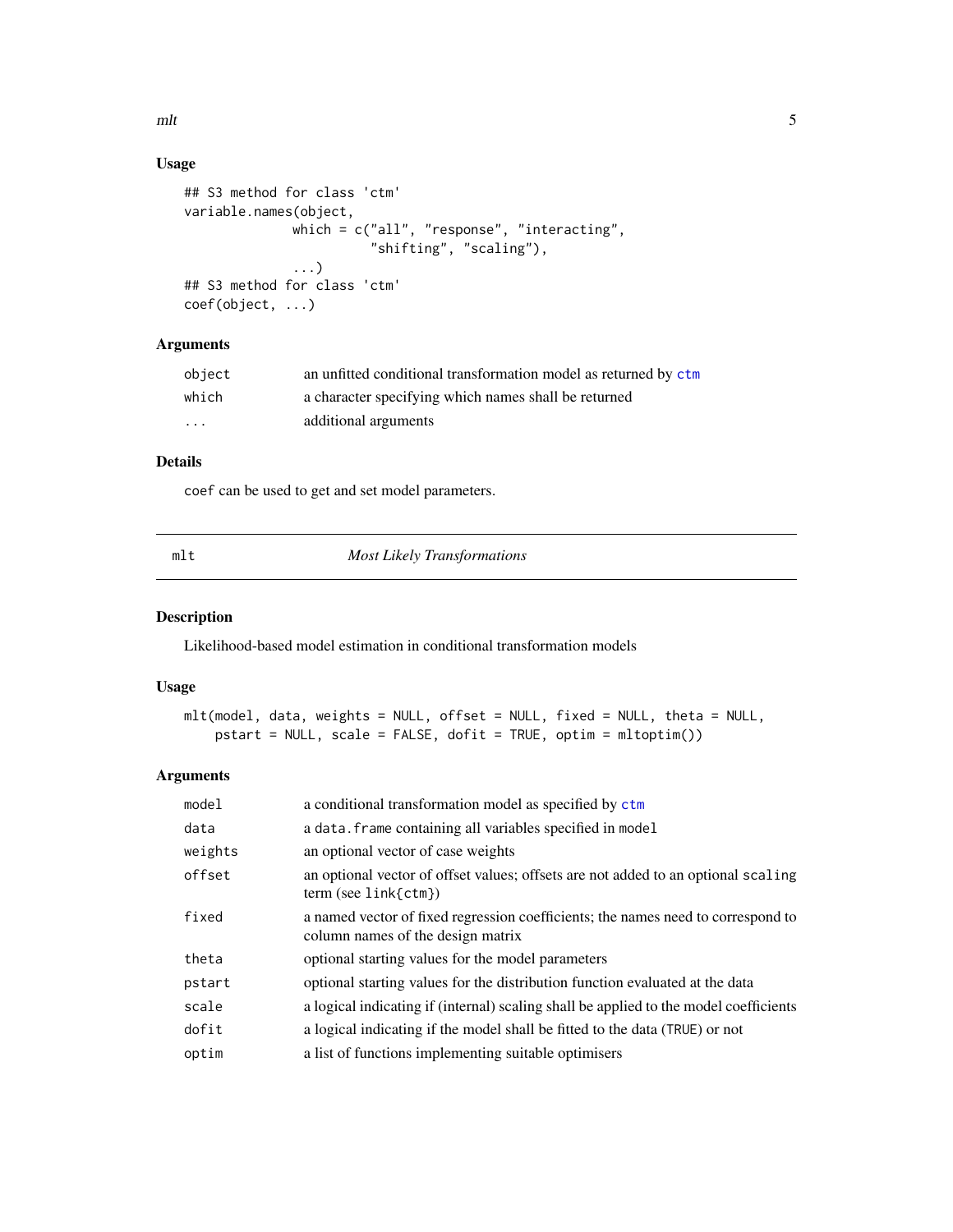<span id="page-5-0"></span>This function fits a conditional transformation model by searching for the most likely transformation as described in Hothorn et al. (2018) and Hothorn (2020).

#### Value

An object of class mlt with corresponding methods.

#### References

Torsten Hothorn, Lisa Moest, Peter Buehlmann (2018), Most Likely Transformations, *Scandinavian Journal of Statistics*, 45(1), 110–134, doi: [10.1111/sjos.12291.](https://doi.org/10.1111/sjos.12291)

Torsten Hothorn (2020), Most Likely Transformations: The mlt Package, *Journal of Statistical Software*, 92(1), 1–68, doi: [10.18637/jss.v092.i01](https://doi.org/10.18637/jss.v092.i01)

#### Examples

```
### set-up conditional transformation model for conditional
### distribution of dist given speed
dist <- numeric_var("dist", support = c(2.0, 100), bounds = c(0, Inf))
speed <- numeric_var("speed", support = c(5.0, 23), bounds = c(0, Inf))
ctmm <- ctm(response = Bernstein_basis(dist, order = 4, ui = "increasing"),
            interacting = Bernstein_basis(speed, order = 3))
### fit model
mltm <- mlt(ctmm, data = cars)
### plot data
plot(cars)
### predict quantiles and overlay data with model via a "quantile sheet"
q \leq predict(mltm, newdata = data.frame(speed = 0:24), type = "quantile",
             p = 2:8 / 10, K = 500tmp \leftarrow apply(q, 1, function(x) lines(0:24, x, type = "l"))
```
mlt-methods *Methods for mlt Objects*

#### Description

Methods for objects of class mlt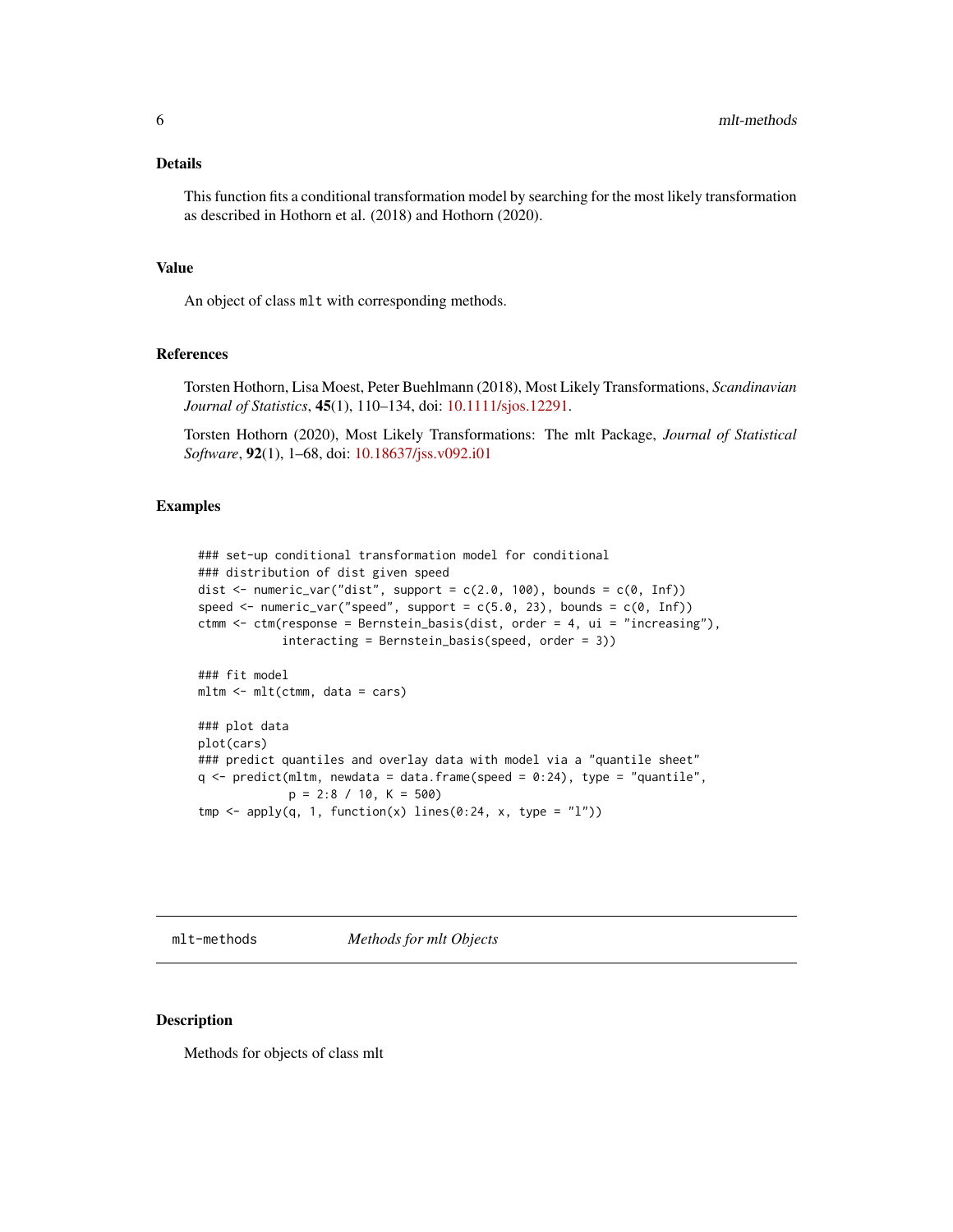#### <span id="page-6-0"></span>mlt-methods 7

#### Usage

```
## S3 method for class 'mlt'
coef(object, fixed = TRUE, ...)coef(object) <- value
## S3 method for class 'mlt'
weights(object, ...)
## S3 method for class 'mlt'
logLik(object, parm = coef(object, fixed = FALSE), w = NULL, newdata, ...)
## S3 method for class 'mlt'
vcov(object, parm = coef(object, fixed = FALSE), complete = FALSE, ...)
Hessian(object, ...)
## S3 method for class 'mlt'
Hessian(object, parm = coef(object, fixed = FALSE), ...)
Gradient(object, ...)
## S3 method for class 'mlt'
Gradient(object, parm = coef(object, fixed = FALSE), ...)
## S3 method for class 'mlt'
estfun(object, parm = coef(object, fixed = FALSE),
       w = NULL, newdata, ...)
## S3 method for class 'mlt'
residuals(object, parm = coef(object, fixed = FALSE),
       w = NULL, newdata, what = c("shifting", "scaling"), ...)
## S3 method for class 'mlt'
mkgrid(object, n, ...)
## S3 method for class 'mlt'
bounds(object)
## S3 method for class 'mlt'
variable.names(object, ...)
## S3 method for class 'mlt_fit'
update(object, weights = stats::weights(object),
     subset = NULL, offset = object$offset, theta = coef(object, fixed = FALSE),
      fixed = NULL, ...## S3 method for class 'mlt'
as.mlt(object)
```

| object | a fitted conditional transformation model as returned by mlt                                                                                                                                                                    |
|--------|---------------------------------------------------------------------------------------------------------------------------------------------------------------------------------------------------------------------------------|
| fixed  | a logical indicating if only estimated coefficients (fixed = FALSE) should be<br>returned OR (for update) a named vector of fixed regression coefficients; the<br>names need to correspond to column names of the design matrix |
| value  | coefficients to be assigned to the model                                                                                                                                                                                        |
| parm   | model parameters                                                                                                                                                                                                                |
| W      | model weights                                                                                                                                                                                                                   |
| what   | type of residual: shifting means score with respect to a constant intercept for<br>the shift term and scaling means score with respect to a constant intercept in                                                               |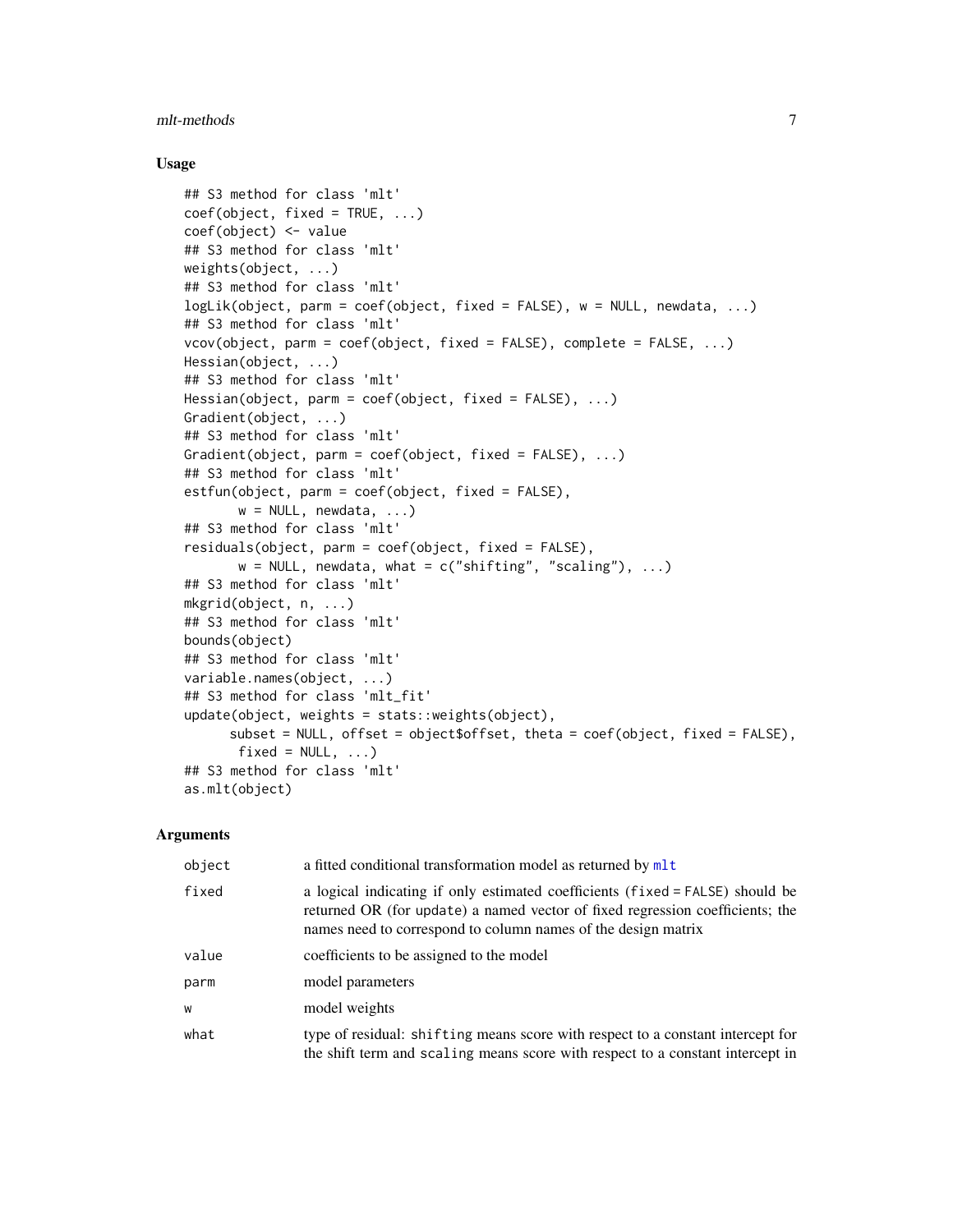<span id="page-7-0"></span>

|          | the scaling term. This works whether or not such terms are actually present in<br>the model                                                                                                             |
|----------|---------------------------------------------------------------------------------------------------------------------------------------------------------------------------------------------------------|
| weights  | model weights                                                                                                                                                                                           |
| newdata  | an optional data frame of new observations. Allows evaluation of the log-<br>likelihood for a given model object on these new observations. The parameters<br>parm and w are ignored in this situation. |
| n        | number of grid points                                                                                                                                                                                   |
| subset   | an optional integer vector indicating the subset of observations to be used for<br>fitting.                                                                                                             |
| offset   | an optional vector of offset values                                                                                                                                                                     |
| theta    | optional starting values for the model parameters                                                                                                                                                       |
| complete | currently ignored                                                                                                                                                                                       |
| $\cdots$ | additional arguments                                                                                                                                                                                    |

coef can be used to get and set model parameters, weights and logLik extract weights and evaluate the log-likelihood (also for parameters other than the maximum likelihood estimate). Hessian returns the Hessian and vcov the inverse thereof. Gradient gives the negative gradient (sum of the score contributions) and estfun the negative score contribution by each observation. mkgrid generates a grid of all variables (as returned by variable.names) in the model. update allows refitting the model with alternative weights and potentially different starting values. bounds gets bounds for bounded variables in the model.

mltoptim *Control Optimisation*

#### Description

Define optimisers and their control parameters

#### Usage

```
mltoptim(auglag = list(maxtry = 5, kkt2. check = FALSE),spg = list(maxit = 10000, quiet = TRUE, checkGrad = FALSE),trace = FALSE)
```

| auglag | A list with control parameters for the auglag optimiser. maxtry is the number<br>of times the algorithm is started on random starting values in case it failed with<br>the precomputed ones. |
|--------|----------------------------------------------------------------------------------------------------------------------------------------------------------------------------------------------|
| spg    | A list with control parameters for the BBopt im optimiser (calling spg internally).                                                                                                          |
| trace  | A logical switching trace reports by the optimisers off.                                                                                                                                     |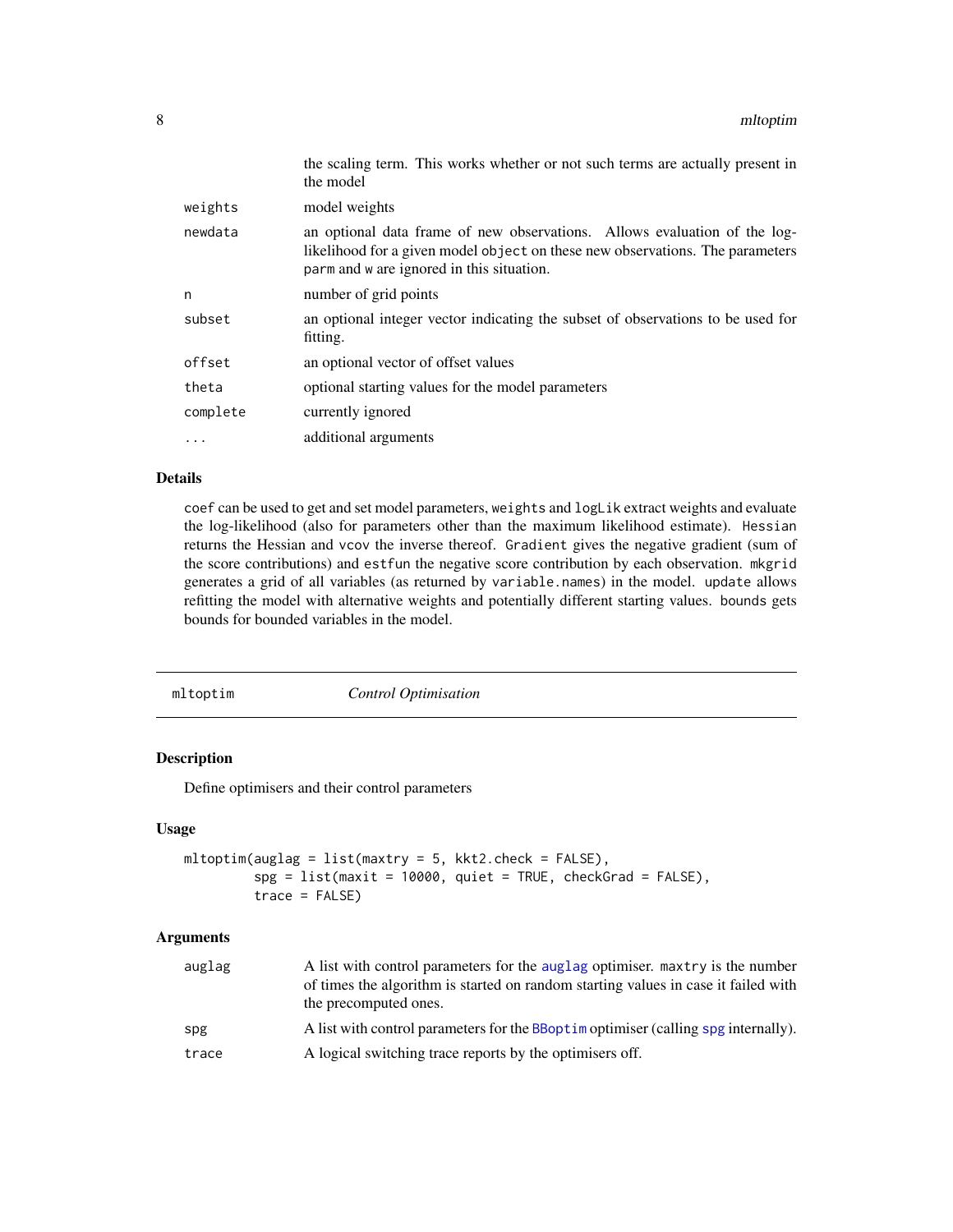<span id="page-8-0"></span>This function sets-up functions to be called in m<sub>1</sub>t internally.

#### Value

A list of functions with arguments theta (starting values), f (log-likelihood), g (scores), ui and ci (linear inequality constraints). Adding further such functions is a way to add more optimisers to [mlt](#page-4-1). The first one in this list converging defines the resulting model.

#### Examples

```
### set-up linear transformation model for conditional
### distribution of dist given speed
dist \le numeric_var("dist", support = c(2.0, 100), bounds = c(0, Inf))
ctmm \le ctm(response = Bernstein_basis(dist, order = 4, ui = "increasing"),
            shifting = \sim speed, data = cars)
### use auglag with kkt2.check = TRUE => the numerically determined
### hessian is returned as "optim_hessian" slot
op <- mltoptim(auglag = list(maxtry = 5, kkt2.check = TRUE))[1]
mltm \leq mlt(ctmm, data = cars, scale = FALSE, optim = op)
### compare analytical and numerical hessian
all.equal(c(Hessian(mltm)), c(mltm$optim_hessian), tol = 1e-4)
```
plot-predict-simulate *Plots, Predictions and Samples from mlt Objects*

#### **Description**

Plot, predict and sample from objects of class mlt

#### Usage

```
## S3 method for class 'ctm'
plot(x, newdata, type = c("distribution", "survivor", "density",
     "logdensity", "hazard", "loghazard", "cumhazard", "logcumhazard", "odds",
     "logodds", "quantile", "trafo"),
    q = NULL, prob = 1:(K - 1) / K, K = 50, col = rgb(.1, .1, .1, .1), lty = 1,
     add = FALSE, ...)## S3 method for class 'mlt'
plot(x, \ldots)## S3 method for class 'ctm'
predict(object, newdata, type = c("trafo", "distribution",
        "survivor", "density", "logdensity", "hazard", "loghazard", "cumhazard",
         "logcumhazard", "odds", "logodds", "quantile"),
```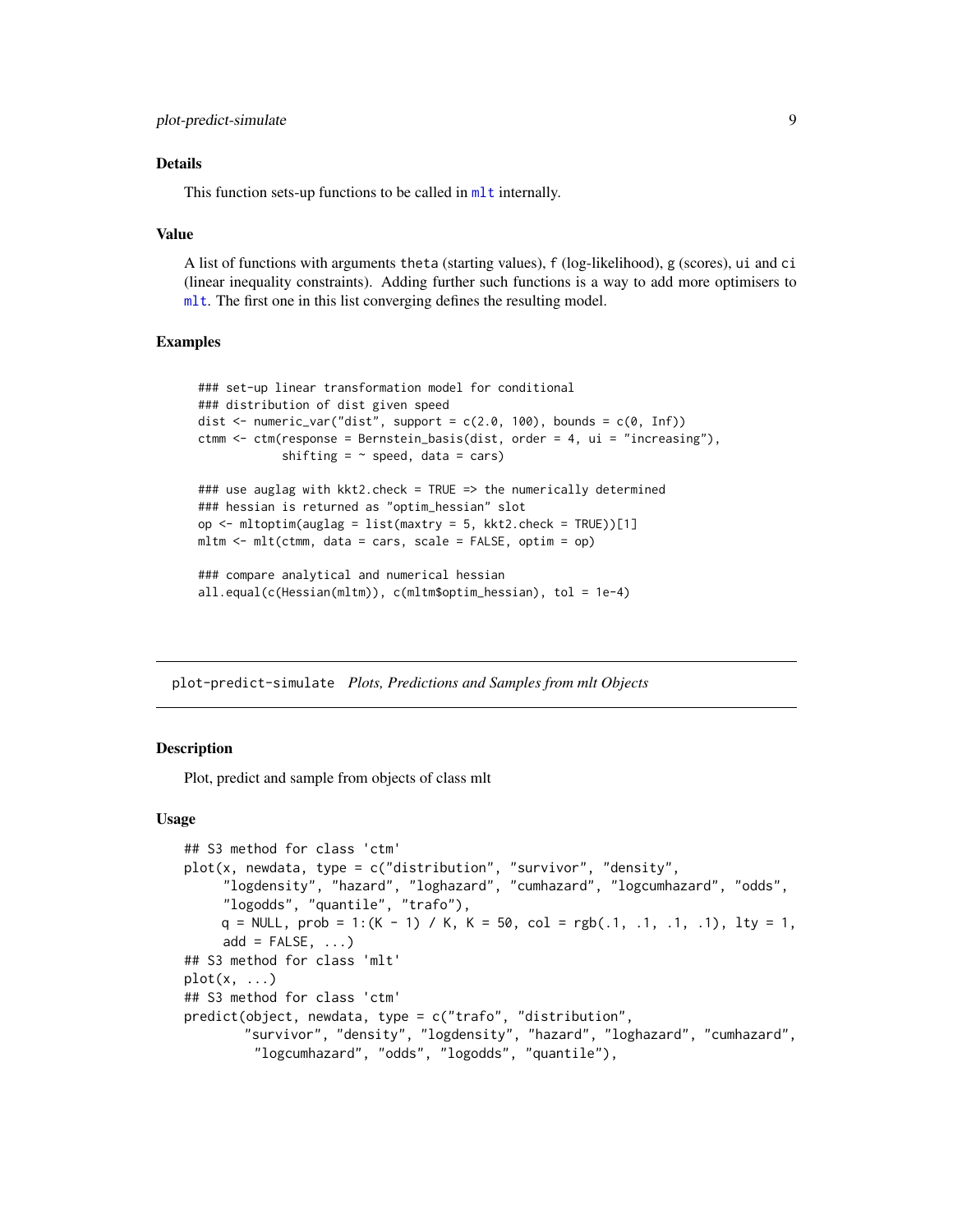```
terms = c("bresponse", "binteracting", "bshifting"),
         q = NULL, prob = NULL, K = 50, interpolate = FALSE, ...)
## S3 method for class 'mlt'
predict(object, newdata = object$data, ...)
## S3 method for class 'ctm'
simulate(object, nsim = 1, seed = NULL, newdata, K = 50, q = NULL,
         interpolate = FALSE, bysim = TRUE, ...## S3 method for class 'mlt'
simulate(object, nsim = 1, seed = NULL, newdata = object$data, bysim = TRUE, ...)
```
#### Arguments

| object      | a fitted conditional transformation model as returned by mlt or an unfitted con-<br>ditional transformation model as returned by ctm                                                                                                                                                                                                                              |
|-------------|-------------------------------------------------------------------------------------------------------------------------------------------------------------------------------------------------------------------------------------------------------------------------------------------------------------------------------------------------------------------|
| x           | a fitted conditional transformation model as returned by mlt                                                                                                                                                                                                                                                                                                      |
| newdata     | an optional data frame of observations                                                                                                                                                                                                                                                                                                                            |
| type        | type of prediction or plot to generate                                                                                                                                                                                                                                                                                                                            |
| q           | quantiles at which to evaluate the model                                                                                                                                                                                                                                                                                                                          |
| prob        | probabilities for the evaluation of the quantile function $(type = "quantile")$                                                                                                                                                                                                                                                                                   |
| terms       | terms to evaluate for the predictions, corresponds to the argument response,<br>interacting and shifting in ctm                                                                                                                                                                                                                                                   |
| K           | number of grid points to generate (in the absence of q)                                                                                                                                                                                                                                                                                                           |
| col         | color for the lines to plot                                                                                                                                                                                                                                                                                                                                       |
| lty         | line type for the lines to plot                                                                                                                                                                                                                                                                                                                                   |
| add         | logical indicating if a new plot shall be generated (the default)                                                                                                                                                                                                                                                                                                 |
| interpolate | logical indicating if quantiles shall be interpolated linearily. This unnecessary<br>option is no longer implemented (starting with 1.2-1).                                                                                                                                                                                                                       |
| nsim        | number of samples to generate                                                                                                                                                                                                                                                                                                                                     |
| seed        | optional seed for the random number generator                                                                                                                                                                                                                                                                                                                     |
| bysim       | logical, if TRUE a list with nsim elements is returned, each element is of length<br>nrow(newdata) and contains one sample from the conditional distribution for<br>each row of newdata. If FALSE, a list of length nrow (newdata) is returned, its<br>ith element of length nsim contains nsim samples from the conditional distribu-<br>tion given newdata[i,]. |
| $\cdots$    | additional arguments                                                                                                                                                                                                                                                                                                                                              |

#### Details

plot evaluates the transformation function over a grid of q values for all observations in newdata and plots these functions (according to type). predict evaluates the transformation function over a grid of q values for all observations in newdata and returns the result as a matrix (where \_columns\_ correspond to \_rows\_ in newdata, see examples). Lack of type = "mean" is a feature and not a bug.

Argument type defines the scale of the plots or predictions: type = "distribution" means the cumulative distribution function, type = "survivor" is the survivor function (one minus distribution function), type = "density" the absolute continuous or discrete density (depending on the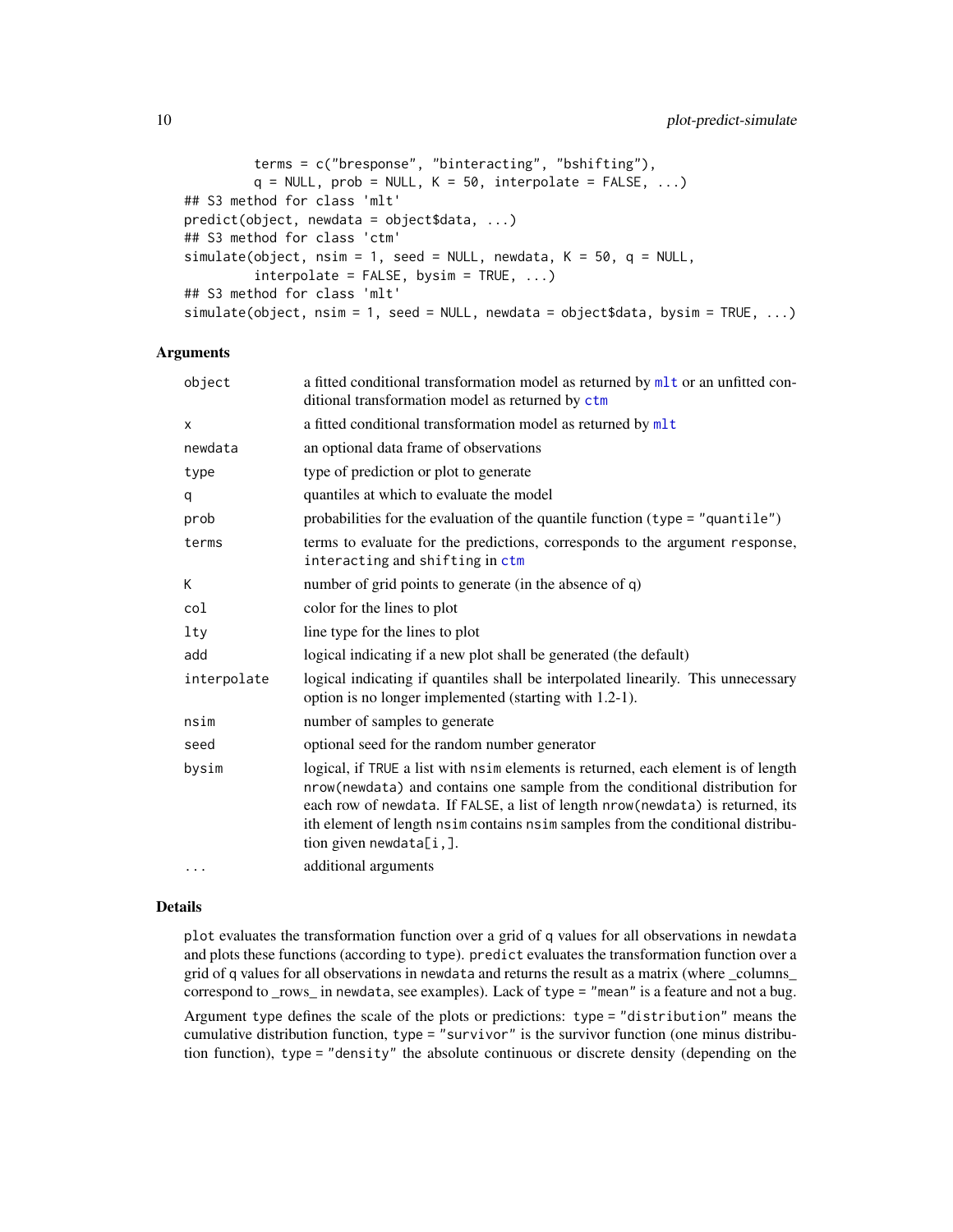<span id="page-10-0"></span>response), type = "hazard", type = "cumhazard", and type = "odds" refers to the hazard (absolute continuous or discrete), cumulative hazard (defined as minus log-survivor function in both the absolute continuous and discrete cases), and odds (distribution divided by survivor) functions. The quantile function can be evaluated for probabilities prob by type = "quantile".

Note that the predict method for ctm objects requires all model coefficients to be specified in this unfitted model. simulate draws samples from object by numerical inversion of the quantile function.

Note that offsets are ALWAYS IGNORED when computing predictions. If you want the methods to pay attention to offsets, specify them as a variable in the model with fixed regression coefficient using the fixed argument in [mlt](#page-4-1).

More examples can be found in Hothorn (2018).

#### References

Torsten Hothorn (2020), Most Likely Transformations: The mlt Package, *Journal of Statistical Software*, 92(1), 1–68, doi: [10.18637/jss.v092.i01](https://doi.org/10.18637/jss.v092.i01)

#### Examples

```
library("survival")
op <- options(digits = 2)
### GBSG2 dataset
data("GBSG2", package = "TH.data")
### right-censored response
GBSG2$y <- with(GBSG2, Surv(time, cens))
### define Bernstein(log(time)) parameterisation
### of transformation function. The response
### is bounded (log(0) doesn't work, so we use log(1))
### support defines the support of the Bernstein polynomial
### and add can be used to make the grid wider (see below)
rvar \leq numeric_var("y", bounds = c(0, Inf),
                    support = c(100, 2000))
rb \leq Bernstein_basis(rvar, order = 6, ui = "increasing")
### dummy coding of menopausal status
hb \leq as.basis(\leq 0 + menostat, data = GBSG2)
### treatment contrast of hormonal treatment
xb \leq as.basis(\sim horTh, data = GBSG2, remove_interestept = TRUE)### set-up and fit Cox model, stratified by menopausal status
m \le - ctm(rb, interacting = hb, shifting = xb, todistr = "MinExtrVal")
fm \leq mlt(m, data = GBSG2)### generate grid for all three variables
### note that the response grid ranges between 1 (bounds[1])
### and 2000 (support[2])
(d < - mkgrid(m, n = 10))### data.frame of menopausal status and treatment
```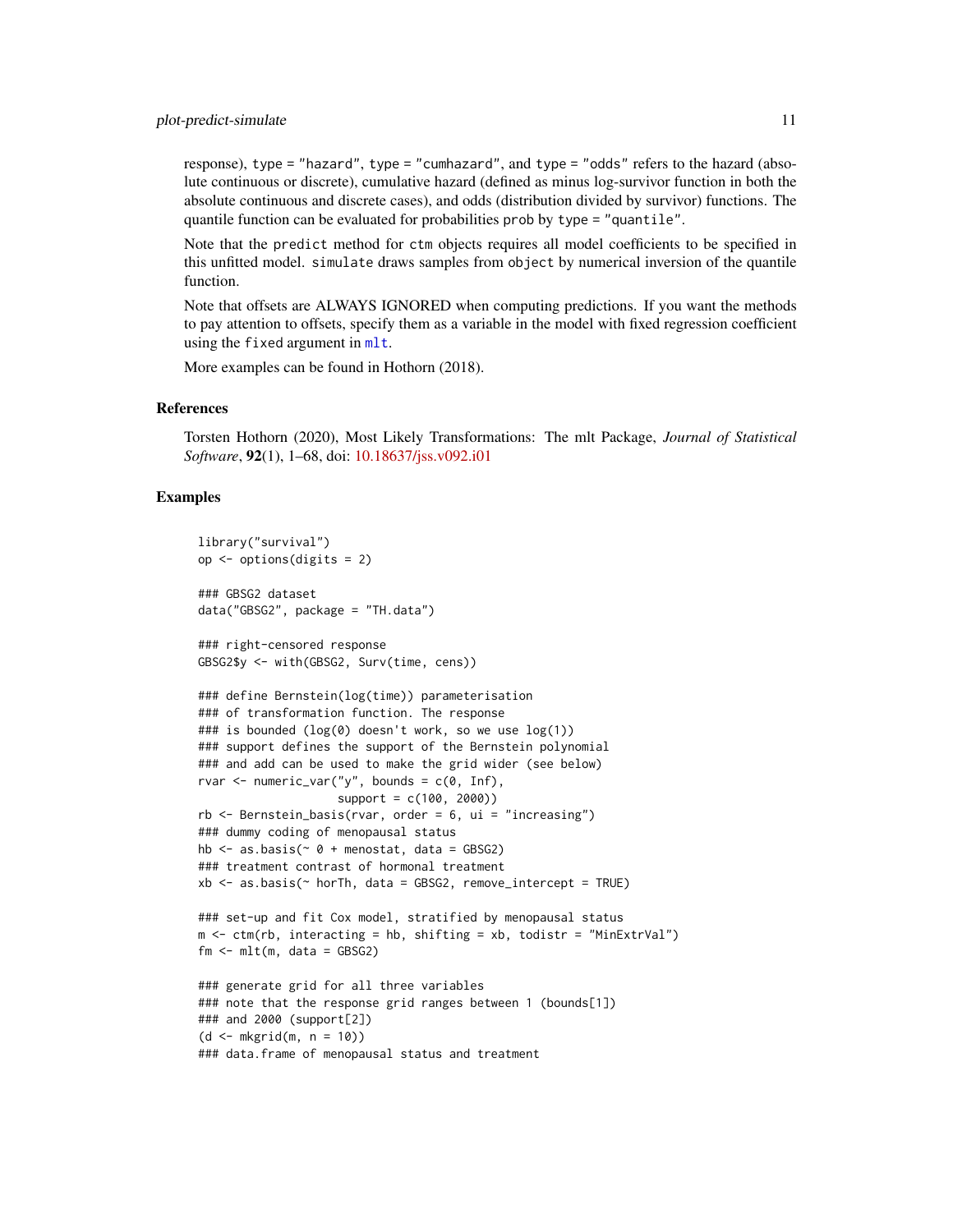```
nd <- do.call("expand.grid", d[-1])
### plot model on different scales, for all four combinations
### of menopausal status and hormonal treatment
typ <- c("distribution", "survivor", "density", "hazard",
         "cumhazard", "odds")
layout(matrix(1:6, nrow = 2))nl <- sapply(typ, function(tp)
    ### K = 500 makes densities and hazards smooth
    plot(fm, newdata = nd, type = tp, col = 1:nrow(nd), K = 500)legend("topleft", lty = 1, col = 1:nrow(nd),legend = do-call("paste", nd), bty = "n")### plot calls predict, which generates a grid with K = 50### response values
### note that a K x nrow(newdata) matrix is returned
### (for reasons explained in the next example)
predict(fm, newdata = nd, type = "survivor")
### newdata can take a list, and evaluates the survivor
### function on the grid defined by newdata
### using a linear array model formulation and is
### extremely efficient (wrt computing time and memory)
### d[1] (the response grid) varies fastest
### => the first dimension of predict() is always the response,
### not the dimension of the predictor variables (like one
### might expect)
predict(fm, newdata = d, type = "survivor")
### owing to this structure, the result can be quickly stored in
### a data frame as follows
cd <- do.call("expand.grid", d)
cd$surv <- c(S <- predict(fm, newdata = d, type = "survivor"))
### works for distribution functions
all.equal(1 - S, predict(fm, newdata = d, type = "distribution"))
### cumulative hazard functions
all.equal(-log(S), predict(fm, newdata = d, type = "cumhazard"))
### log-cumulative hazard functions (= trafo, for Cox models)
all.equal(log(-log(S)), predict(fm, newdata = d, type = "logcumhazard"))
all.equal(log(-log(S)), predict(fm, newdata = d, type = "trafo"))
### densities, hazards, or odds functions
predict(fm, newdata = d, type = "density")
predict(fm, newdata = d, type = "hazard")
predict(fm, newdata = d, type = "odds")
### and quantiles (10 and 20%)
predict(fm, newdata = d[-1], type = "quantile", prob = 1:2 / 10)
### note that some quantiles are only defined as intervals
### (> 2000, in this case). Intervals are returned as an "response"
### object, see ?R. Unfortunately, these can't be stored as array, so
### a data.frame is returned where the quantile varies first
p \leftarrow c(list(prob = 1:9/10), d[-1])
```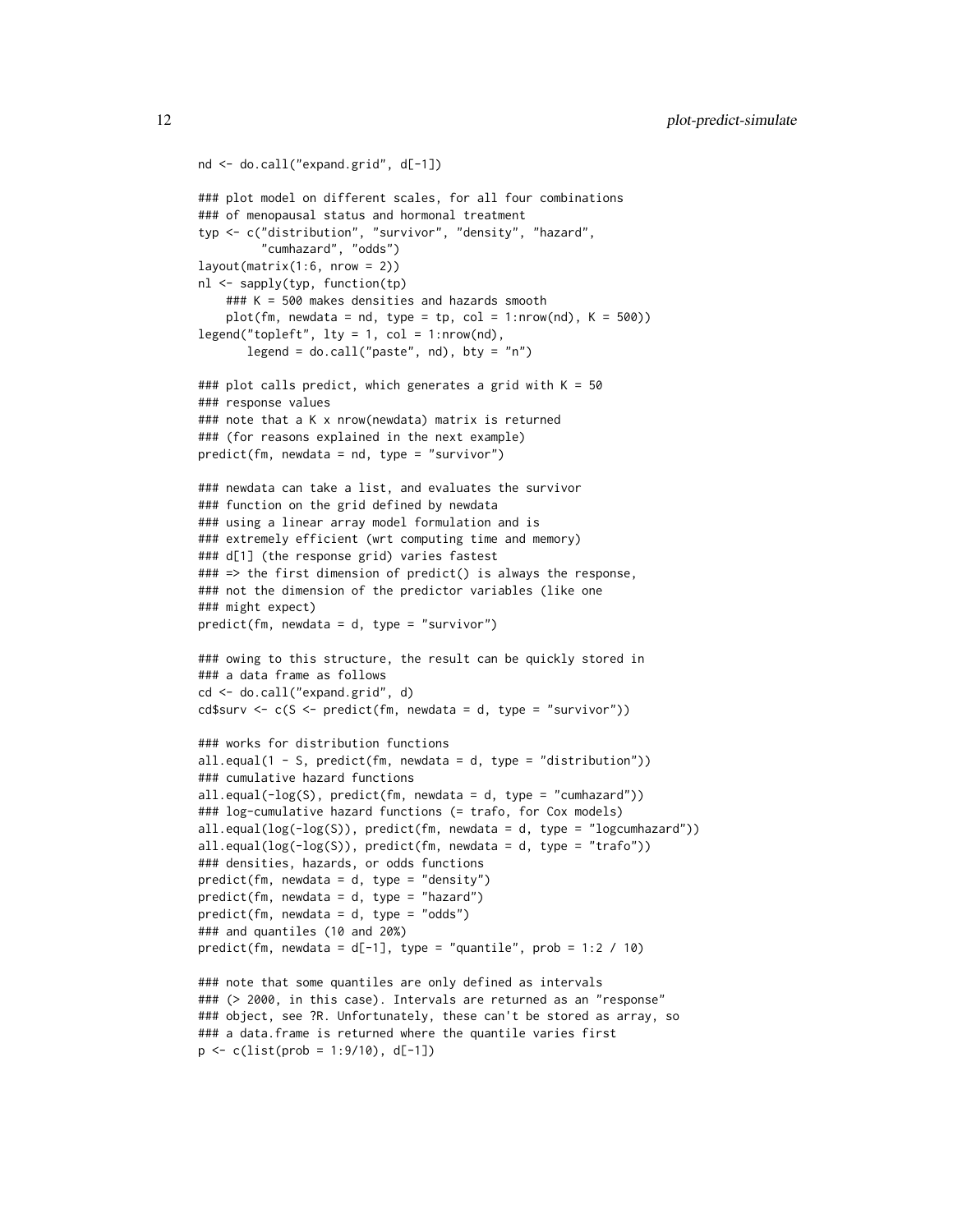```
np <- do.call("expand.grid", p)
(Q \le predict(fm, newdata = d[-1], type = "quantile", prob = 1:9 / 10))
np$Q <- Q
np
### simulating from the model works by inverting the distribution
### function; some obs are right-censored at 2000
(s \leq s imulate(fm, newdata = nd, nsim = 3))
### convert to Surv
sapply(s, as.Surv)
### generate 3 parametric bootstrap samples from the model
tmp <- GBSG2[, c("menostat", "horTh")]
s \leq - \sin(1) simulate(fm, newdata = tmp, nsim = 3)
### refit the model using the simulated response
lapply(s, function(y) {
 tmp$y <- y
 coef(mlt(m, data = tmp))
})
options(op)
```
#### R *Response Variables*

#### Description

Represent a possibly censored or truncated response variable

#### Usage

```
R(object, ...)
## S3 method for class 'numeric'
R(object = NA, cleft = NA, criight = NA,tleft = NA, tright = NA, tol = sqrt(.Machine$double.eps),
   as.R.ordered = FALSE, ...## S3 method for class 'ordered'
R(object, cleft = NA, criight = NA, ...)## S3 method for class 'integer'
R(object, cleft = NA, criight = NA, bounds = c(min(object), Inf), ...## S3 method for class 'factor'
R(object, ...)
## S3 method for class 'Surv'
R(object, as.R.ordered = FALSE, \ldots)
as.Surv(object)
## S3 method for class 'response'
as.Surv(object)
## S3 method for class 'response'
as.double(x, ...)
```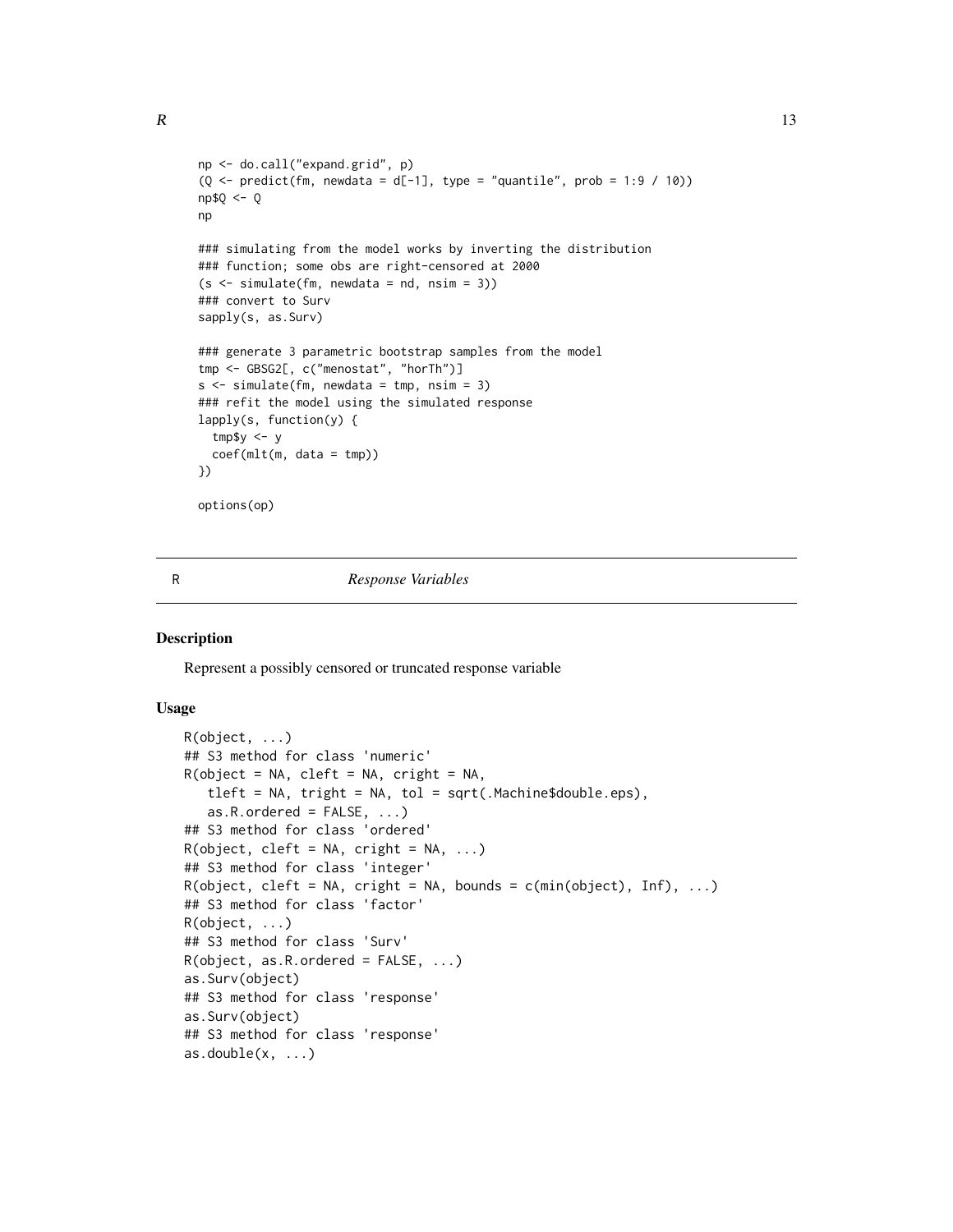# Arguments

| object       | A vector of (conceptually) exact measurements or an object of class response<br>(for as . Surv) or a list.                                                                                                                     |
|--------------|--------------------------------------------------------------------------------------------------------------------------------------------------------------------------------------------------------------------------------|
| X            | same as object.                                                                                                                                                                                                                |
| cleft        | A vector of left borders of censored measurements                                                                                                                                                                              |
| cright       | A vector of right borders of censored measurements                                                                                                                                                                             |
| tleft        | A vector of left truncations                                                                                                                                                                                                   |
| tright       | A vector of right truncations                                                                                                                                                                                                  |
| tol          | Tolerance for checking if $cleft <$ cright                                                                                                                                                                                     |
| bounds       | Range of possible values for integers                                                                                                                                                                                          |
| as.R.ordered | logical, should numeric responses or right-censored (and possible left-truncated<br>survival) times be coded as ordered factor? This leads to a parameterisation<br>allowing to maximise the nonparametric maximum likelihood. |
| $\ddotsc$    | other arguments, ignored except for tleft and tright to R. ordered and R. integer                                                                                                                                              |

#### Details

R is basically an extention of [Surv](#page-0-0) for the representation of arbitrarily censored or truncated measurements at any scale. The storage.mode of object determines if models are fitted by the discrete likelihood (integers or factors) or the continuous likelihood (log-density for numeric objects). Interval-censoring is given by intervals (cleft, cright], also for integers and factors (see example below). Left- and right-truncation can be defined by the tleft and tright arguments. Existing Surv objects can be converted using  $R(Surv(...))\$  and, in some cases, an as. Surv() method exists for representing response objects as Surv objects.

R applied to a list calls R for each of the list elements and returns a joint object.

More examples can be found in Hothorn (2018) and in vignette("tram", package = "tram").

#### References

Torsten Hothorn (2020), Most Likely Transformations: The mlt Package, *Journal of Statistical Software*, 92(1), 1–68, doi: [10.18637/jss.v092.i01](https://doi.org/10.18637/jss.v092.i01)

#### Examples

```
library("survival")
```

```
### randomly right-censored continuous observations
time \leq as.double(1:9)
event <- rep(c(FALSE, TRUE), length = length(time))
Surv(time, event)
R(Surv(time, event))
### right-censoring, left-truncation
ltm <- 1:9 / 10
```
<span id="page-13-0"></span>14 R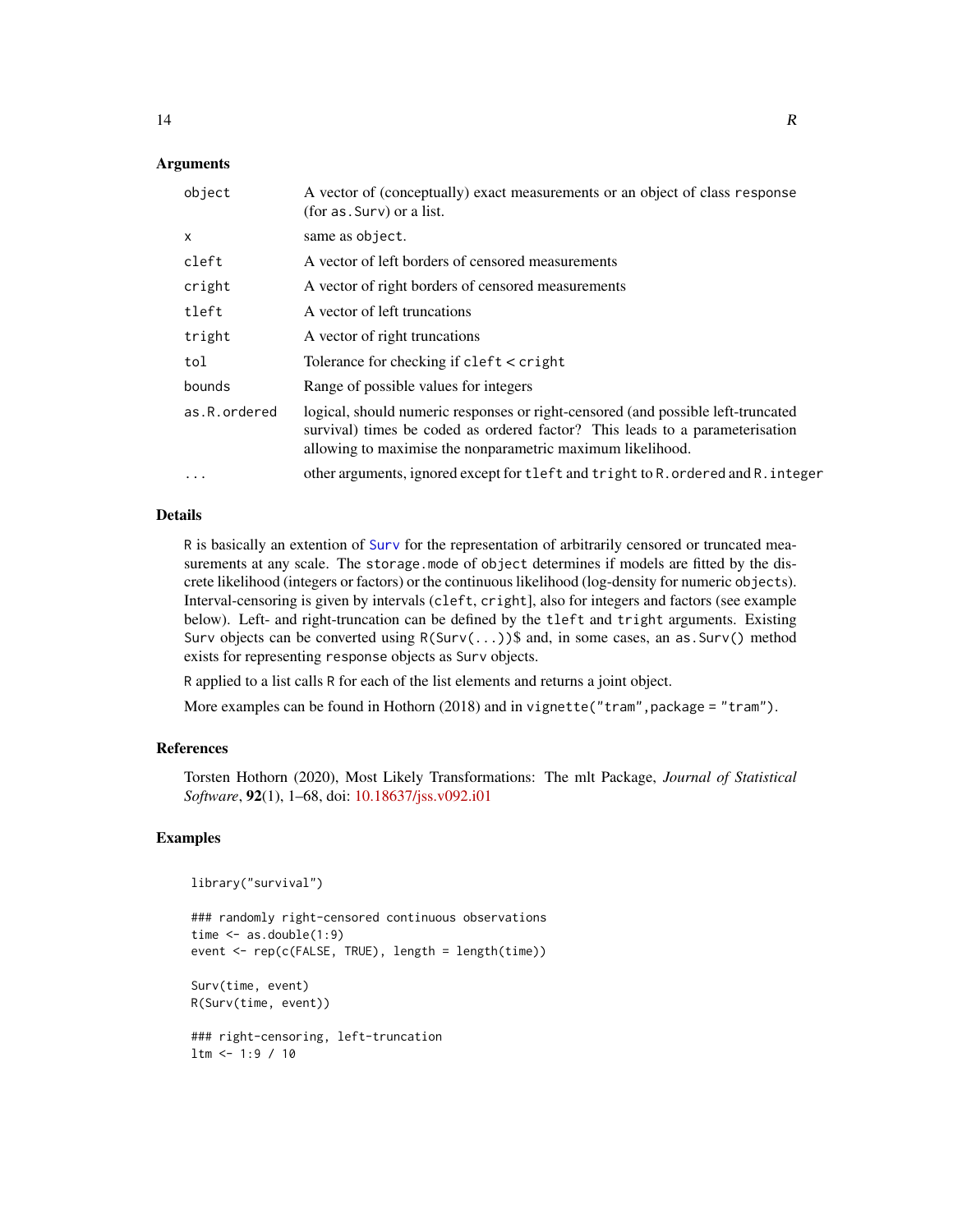```
Surv(ltm, time, event)
R(Surv(ltm, time, event))
### interval-censoring
Surv(ltm, time, type = "interval2")
R(Surv(ltm, time, type = "interval2"))
### interval-censoring, left/right-truncation
lc \leftarrow as.double(1:4)lt < -c(NA, NA, 7, 8)rt <- c(NA, 9, NA, 10)
x <- c(3, NA, NA, NA)
rc \leftarrow as.double(11:14)R(x, \text{ cleft} = 1t, \text{ cright} = rt)as.Surv(R(x, cleft = lt, cright = rt))R(x, tleft = 1, cleft = 1t, cright = rt)R(x, tleft = 1, cleft = 1t, cright = rt, tright = 15)R(x, tleft = lc, cleft = lt, cright = rt, tright = rc)### discrete observations: counts
x \le -0:9R(x)### partially interval-censored counts
rx <- c(rep(NA, 6), rep(15L, 4))
R(x, crit) = rx)
### ordered factor
x \leq g1(5, 2, labels = LETTERS[1:5], ordered = TRUE)R(x)### interval-censoring (ie, observations can have multiple levels)
lx <- ordered(c("A", "A", "B", "C", "D", "E"),
              levels = LETTERS[1:5], labels = LETTERS[1:5])rx <- ordered(c("B", "D", "E", "D", "D", "E"),
              levels = LETTERS[1:5], labels = LETTERS[1:5])
R(rx, cleft = lx, cright = rx)### facilitate nonparametric maximum likelihood
(y <- round(runif(10), 1))
R(y, as.R.ordered = TRUE)
R(Surv(time, event), as.R.ordered = TRUE)
```

```
R(Surv(ltm, time, event), as.R.ordered = TRUE)
```